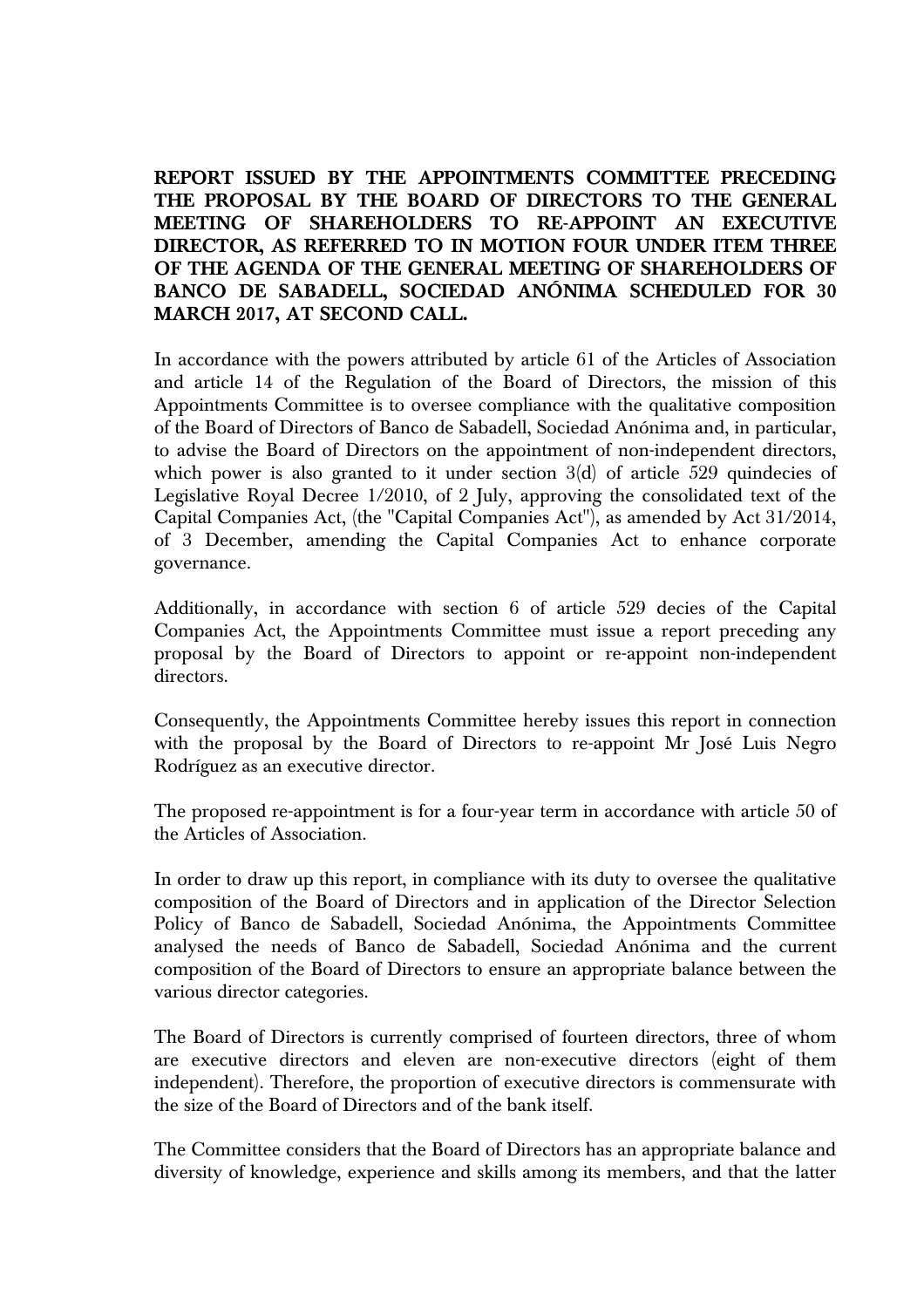have sufficient availability and a high degree of commitment to their function in the institution. This gives the Board of Directors greater capacity to debate and enriches the plurality of viewpoints when debating matters under its remit.

In the case of Mr José Luis Negro Rodríguez, the Committee took account particularly of his professional background and track record at Banco de Sabadell, Sociedad Anónima.

Accordingly, this Appointments Committee issues this report to assess whether the candidate is suitable and has the necessary competency, experience and merits to qualify as a director of Banco de Sabadell, Sociedad Anónima, and in order to serve as background for the proposal by the Board of Directors, in accordance with article 50 of the Articles of Association, to re-appoint Mr José Luis Negro Rodríguez as a member of the Board of Directors for a term of four years, with the status of executive director.

Mr José Luis Negro Rodríguez has been a director of Banco de Sabadell, Sociedad Anónima and a member of its Executive Committee since 2012, and he has been a General Manager since 2013.He holds a Diploma in General Management from IESE and is currently a director of the Barcelona Stock Exchange Governing Company and Vice-President of European Finance Centre, Barcelona (BCFE). In the course of his extensive career at Banco de Sabadell, Sociedad Anónima, he has held a number of executive positions, such as Deputy General Manager in charge of Services, General Secretary - Control and Controller General, as well as Vice-Secretary of the Board of Directors.

Mr José Luis Negro Rodríguez has experience of business, finance and banking acquired through the positions and responsibilities he has held at Banco de Sabadell, Sociedad Anónima, where he has also successfully evidenced his considerable ability in an executive capacity, and in the area of managing and controlling risks and providing direction and leadership. In view of his track record and performance as an executive director, and considering his dedication during his term, he will continue to provide the Board of Directors with considerable experience and extensive knowledge of the banking industry and the Banco de Sabadell, Sociedad Anónima group, so that he will undoubtedly continue to add value in decision making by the Board of Directors. As a result, he meets the conditions required to be a member of the Board of Directors of a financial institution.

His combination of competency and experience have lent value to the Board of Directors of Banco de Sabadell, Sociedad Anónima and have contributed greatly to the achievements and merits attained by the institution; consequently, this Committee considers that his re-appointment will continue contributing to an appropriate equilibrium and diversity of knowledge, experience and skills among the members of the Board of Directors.